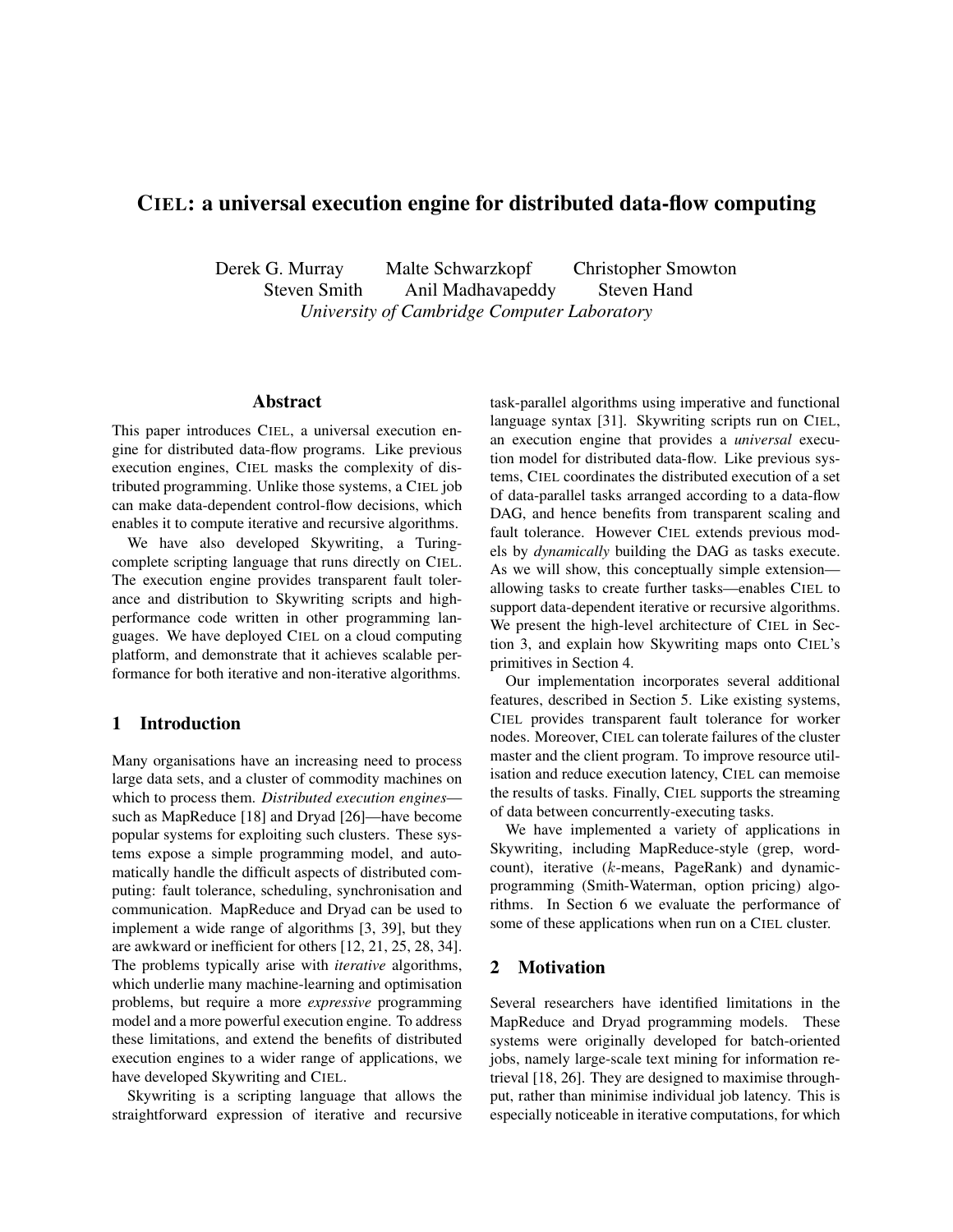|                        | MapReduce       | Drvad       | Pregel      | Iterative MR    | Piccolo         | <b>CIEL</b> |
|------------------------|-----------------|-------------|-------------|-----------------|-----------------|-------------|
| Feature                | [2, 18]         | [26]        | [28]        | [12, 21]        | [34]            |             |
| Dynamic control flow   |                 |             |             |                 |                 |             |
| Task dependencies      | Fixed (2-stage) | Fixed (DAG) | Fixed (BSP) | Fixed (2-stage) | Fixed (1-stage) | Dynamic     |
| <b>Fault tolerance</b> | Transparent     | Transparent | Transparent |                 | Checkpoint      | Transparent |
| Data locality          |                 |             |             |                 |                 |             |
| Transparent scaling    |                 |             |             |                 |                 |             |

Figure 1: Analysis of the features provided by existing distributed execution engines.

multiple jobs are chained together and the job latency is multiplied [12, 21, 25, 28, 34].

Nevertheless, MapReduce—in particular its opensource implementation, Hadoop [2]—remains a popular platform for parallel iterative computations with large inputs. For example, the Apache Mahout machine learning library uses Hadoop as its execution engine [3]. Several of the Mahout algorithms—such as k-means clustering and singular value decomposition are iterative, comprising a data-parallel kernel inside a while-not-converged loop. Mahout uses a *driver program* that submits multiple jobs to Hadoop and performs convergence testing at the client. However, since the driver program executes logically (and often physically) outside the Hadoop cluster, each iteration incurs jobsubmission overhead, and the driver program does not benefit from transparent fault tolerance. These problems are not unique to Hadoop, but are shared with both the original version of MapReduce [18] and Dryad [26].

The computational power of a distributed execution engine is determined by the data flow that it can express. In MapReduce, the data flow is limited to a bipartite graph parameterised by the number of map and reduce tasks; Dryad allows data flow to follow a more general directed acyclic graph (DAG), but it must be fully specified before starting the job. In general, to support iterative or recursive algorithms within a single job, we need *data-dependent control flow*—i.e. the ability to create more work dynamically, based on the results of previous computations. At the same time, we wish to retain the existing benefits of task-level parallelism: transparent fault tolerance, locality-based scheduling and transparent scaling. In Figure 1, we analyse a range of existing systems in terms of these objectives.

MapReduce and Dryad already support transparent fault tolerance, locality-based scheduling and transparent scaling [18, 26]. In addition, Dryad supports arbitrary task dependencies, which enables it to execute a larger class of computations than MapReduce. However, neither supports data-dependent control flow, so the work in each computation must be statically pre-determined.

A variety of systems provide data-dependent control flow but sacrifice other functionality. Google's Pregel is the largest-scale example of a distributed execution engine with support for control flow [28]. Pregel is a Bulk Synchronous Parallel (BSP) system designed for executing graph algorithms (such as PageRank), and Pregel computations are divided into "supersteps", during which a "vertex method" is executed for each vertex in the graph. Crucially, each vertex can vote to terminate the computation, and the computation terminates when all vertices vote to terminate. Like a simple MapReduce job, however, a Pregel computation only operates on a single data set, and the programming model does not support the composition of multiple computations.

Two recent systems add iteration capabilities to MapReduce. CGL-MapReduce is a new implementation of MapReduce that caches static (loop-invariant) data in RAM across several MapReduce jobs [21]. HaLoop extends Hadoop with the ability to evaluate a convergence function on reduce outputs [12]. Neither system provides fault tolerance across multiple iterations, and neither can support Dryad-style task dependency graphs.

Finally, Piccolo is a new programming model for dataparallel programming that uses a partitioned in-memory key-value table to replace the reduce phase of MapReduce [34]. A Piccolo program is divided into "kernel" functions, which are applied to table partitions in parallel, and typically write key-value pairs into one or more other tables. A "control" function coordinates the kernel functions, and it may perform arbitrary data-dependent control flow. Piccolo supports user-assisted checkpointing (based on the Chandy-Lamport algorithm), and is limited to fixed cluster membership. If a single machine fails, the entire computation must be restarted from a checkpoint with the same number of machines.

We believe that CIEL is the first system to support all five goals in Figure 1, but it is not a panacea. CIEL is designed for coarse-grained parallelism across large data sets, as are MapReduce and Dryad. For fine-grained tasks, a work-stealing scheme is more appropriate [11]. Where the entire data set can fit in RAM, Piccolo may be more efficient, because it can avoid writing to disk. Ultimately, achieving the highest performance requires significant developer effort, using a low-level technique such as explicit message passing [30].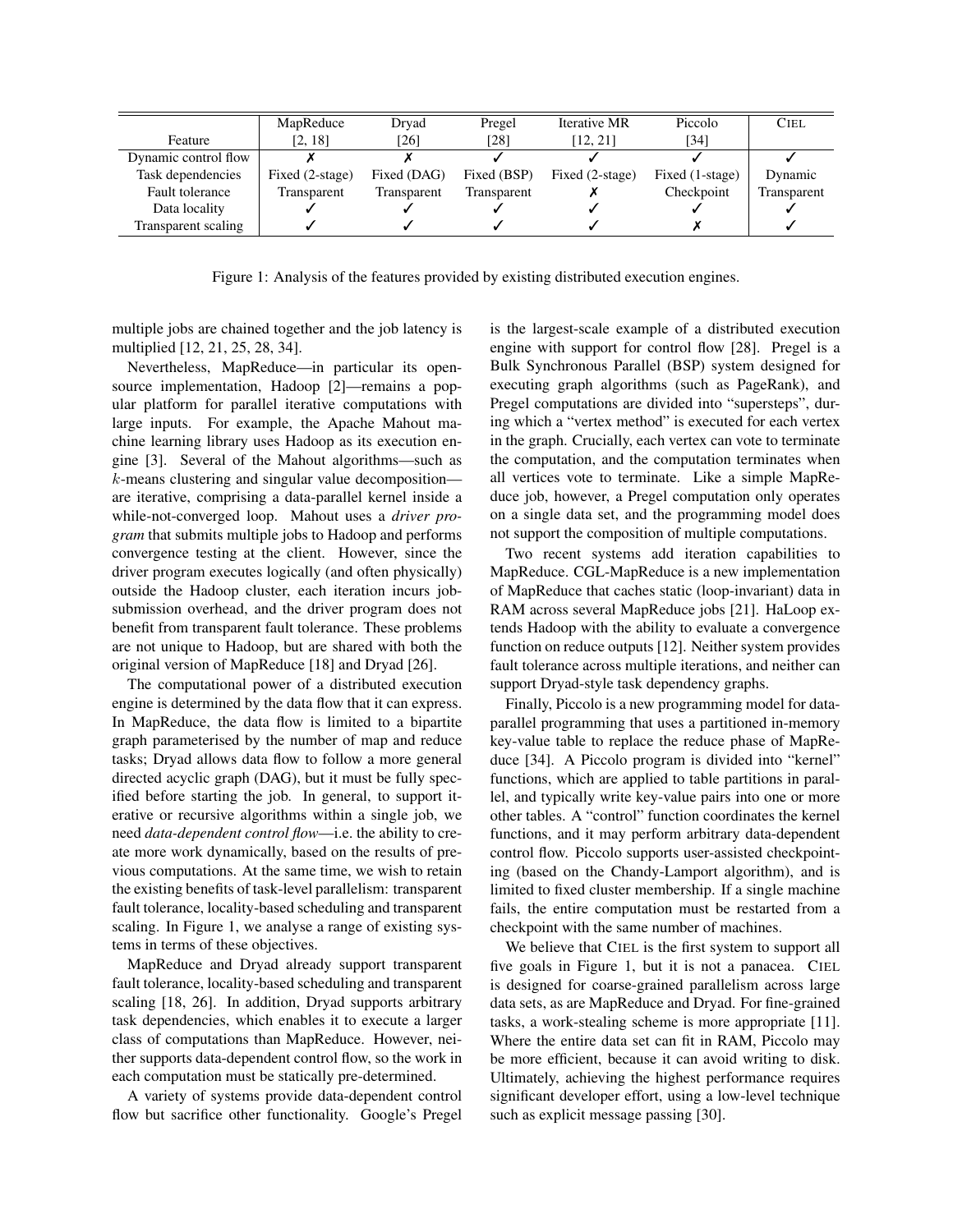

Figure 2: A CIEL job is represented by a dynamic task graph, which contains tasks and objects (§3.1). In this example, root task A spawns tasks B, C and D, and delegates the production of its result to D. Internally, CIEL uses task and object tables to represent the graph (§3.3).

## 3 CIEL

CIEL is a distributed execution engine that can execute programs with arbitrary data-dependent control flow. In this section, we first describe the core abstraction that CIEL supports: the *dynamic task graph* (§3.1). We then describe how CIEL executes a job that is represented as a dynamic task graph (§3.2). Finally, we describe the concrete architecture of a CIEL cluster that is used for distributed data-flow computing (§3.3).

## 3.1 Dynamic task graphs

In this subsection, we define the three CIEL primitives objects, references and tasks—and explain how they are related in a dynamic task graph (Figure 2).

CIEL is a data-centric execution engine: the goal of a CIEL job is to produce one or more output objects. An object is an unstructured, finite-length sequence of bytes. Every object has a unique *name*: if two objects exist with the same name, they must have the same contents. To simplify consistency and replication, an object is immutable once it has been written, but it is sometimes possible to append to an object  $(\S 5.3)$ .

It is helpful to be able to describe an object without possessing its full contents; CIEL uses references for this purpose. A reference comprises a name and a set of locations (e.g. hostname-port pairs) where the object with that name is stored. The set of locations may be empty: in that case, the reference is a *future reference* to an object that has not yet been produced. Otherwise, it is a *concrete reference*, which may be consumed.

A CIEL job makes progress by executing tasks. A task is a non-blocking atomic computation that executes completely on a single machine. A task has one or more *dependencies*, which are represented by references, and the task becomes runnable when all of its dependencies become concrete. The dependencies include a special object that specifies the behaviour of the task (such as an executable binary or a Java class) and may impose some structure over the other dependencies. To simplify fault tolerance  $(\S$ 5.2), CIEL requires that all tasks compute a deterministic function of their dependencies. A task also has one or more *expected outputs*, which are the names of objects that the task will either create or delegate another task to create.

Tasks can have two externally-observable behaviours. First, a task can publish one or more objects, by creating a concrete reference for those objects. In particular, the task can publish objects for its expected outputs, which may cause other tasks to become runnable if they depend on those outputs. To support data-dependent control flow, however, a task may also spawn new tasks that perform additional computation. CIEL enforces the following conditions on task behaviour:

- 1. For each of its expected outputs, a task must either publish a concrete reference, or spawn a child task with that name as an expected output. This ensures that, as long as the children eventually terminate, any task that depends on the parent's output will eventually become runnable.
- 2. A child task must only depend on concrete references (i.e. objects that already exist) or future references to the outputs of tasks that have already been spawned (i.e. objects that are already expected to be published). This prevents deadlock, as a cycle cannot form in the dependency graph.

The dynamic task graph stores the relation between tasks and objects. An edge from an object to a task means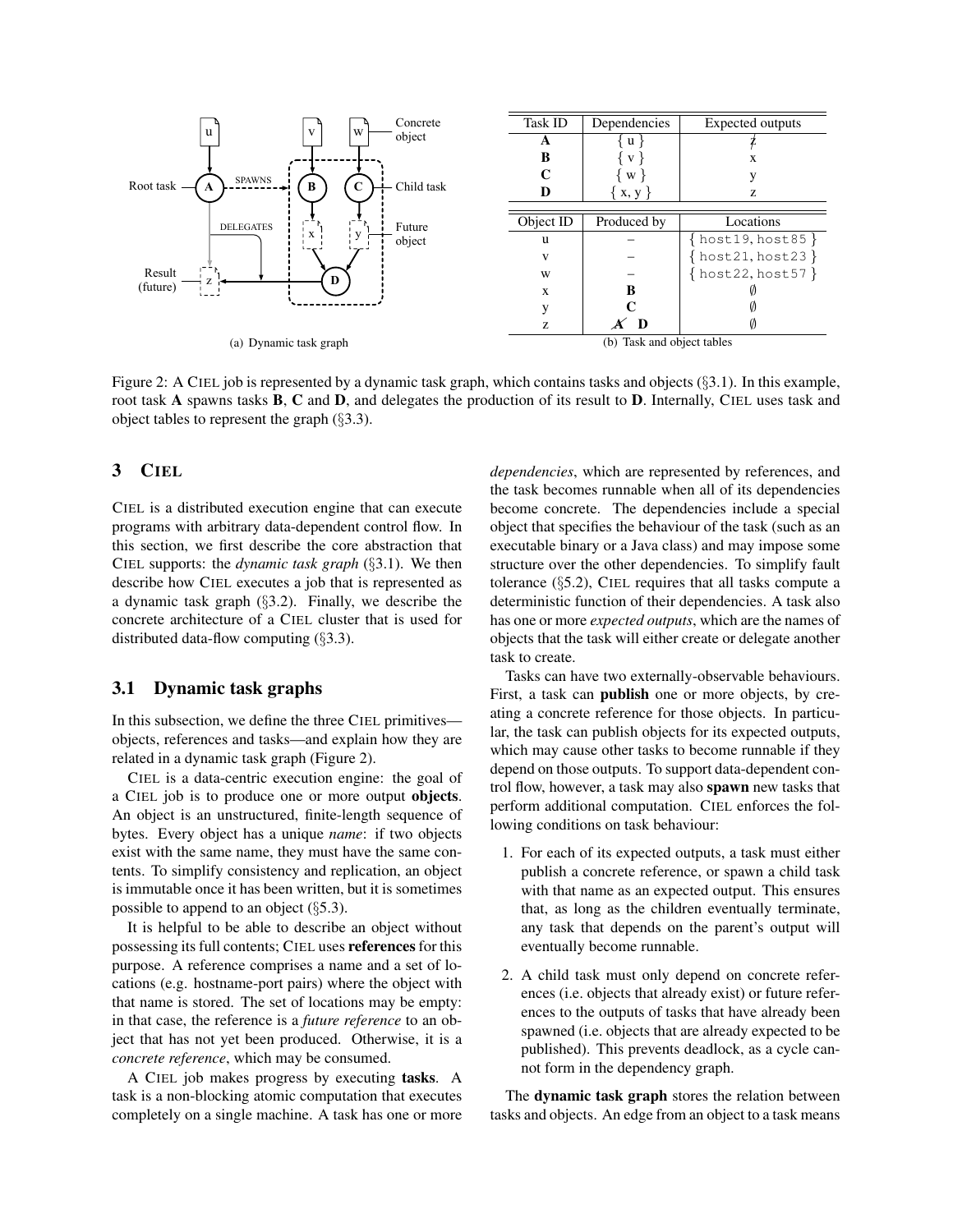that the task depends on that object. An edge from a task to an object means that the task is expected to output the object. As a job runs, new tasks are added to the dynamic task graph, and the edges are rewritten when a newly-spawned task is expected to produce an object.

The dynamic task graph provides low-level datadependent control flow that resembles tail recursion: a task either produces its output (analogous to returning a value) or spawns a new task to produce that output (analogous to a tail call). It also provides facilities for dataparallelism, since independent tasks can be dispatched in parallel. However, we do not expect programmers to construct dynamic task graphs manually, and instead we provide the Skywriting script language for generating these graphs programmatically (§4).

#### 3.2 Evaluating objects

Given a dynamic task graph, the role of CIEL is to evaluate one or more objects that correspond to the job outputs. Indeed, a CIEL job can be specified as a single *root task* that has only concrete dependencies, and an expected output that names the final result of the computation. This leads to two natural strategies, which are variants of topological sorting:

- Eager evaluation. Since the task dependencies form a DAG, at least one task must have only concrete dependencies. Start by executing the tasks with only concrete dependencies; subsequently execute tasks when all of their dependencies become concrete.
- Lazy evaluation. Seek to evaluate the expected output of the root task. To evaluate an object, identify the task,  $T$ , that is expected to produce the object. If  $T$ has only concrete dependencies, execute it immediately; otherwise, block  $T$  and recursively evaluate all of its unfulfilled dependencies using the same procedure. When the inputs of a blocked task become concrete, execute it. When the production of a required object is delegated to a spawned task, reevaluate that object.

When we first developed CIEL, we experimented with both strategies, but switched exclusively to lazy evaluation since it more naturally supports the fault-tolerance and memoisation features that we describe in §5.

## 3.3 System architecture

Figure 3 shows the architecture of a CIEL cluster. A single *master* coordinates the end-to-end execution of jobs, and several *workers* execute individual tasks.

The master maintains the current state of the dynamic task graph in the *object table* and *task table* (Figure 2(b)).



Figure 3: A CIEL cluster has a single master and many workers. The master dispatches tasks to the workers for execution. After a task completes, the worker publishes a set of objects and may spawn further tasks.

Each row in the object table contains the latest reference for that object, including its locations (if any), and a pointer to the task that is expected to produce it (if any: an object will not have a task pointer if it is loaded into the cluster by an external tool). Each row in the task table corresponds to a spawned task, and contains pointers to the references on which the task depends.

The master *scheduler* is responsible for making progress in a CIEL computation: it lazily evaluates output objects and pairs runnable tasks with idle workers. Since task inputs and outputs may be very large (on the order of gigabytes per task), all bulk data is stored on the workers themselves, and the master handles references. The master uses a multiple-queue-based scheduler (derived from Hadoop [2]) to dispatch tasks to the worker nearest the data. If a worker needs to fetch a remote object, it reads the object directly from another worker.

The workers execute tasks and store objects. At startup, a worker registers with the master, and periodically sends a heartbeat to demonstrate its continued availability. When a task is dispatched to a worker, the appropriate *executor* is invoked. An executor is a generic component that prepares input data for consumption and invokes some computation on it, typically by executing an external process. We have implemented simple executors for Java, .NET, shell-based and native code, as well as a more complex executor for Skywriting  $(\S 4)$ .

Assuming that a worker executes a task successfully, it will reply to the master with the set of references that it wishes to publish, and a list of task descriptors for any new tasks that it wishes to spawn. The master will then update the object table and task table, and re-evaluate the set of tasks now runnable.

In addition to the master and workers, there will be one or more *clients* (not shown). A client's role is minimal: it submits a job to the master, and either polls the master to discover the job status or blocks until the job completes.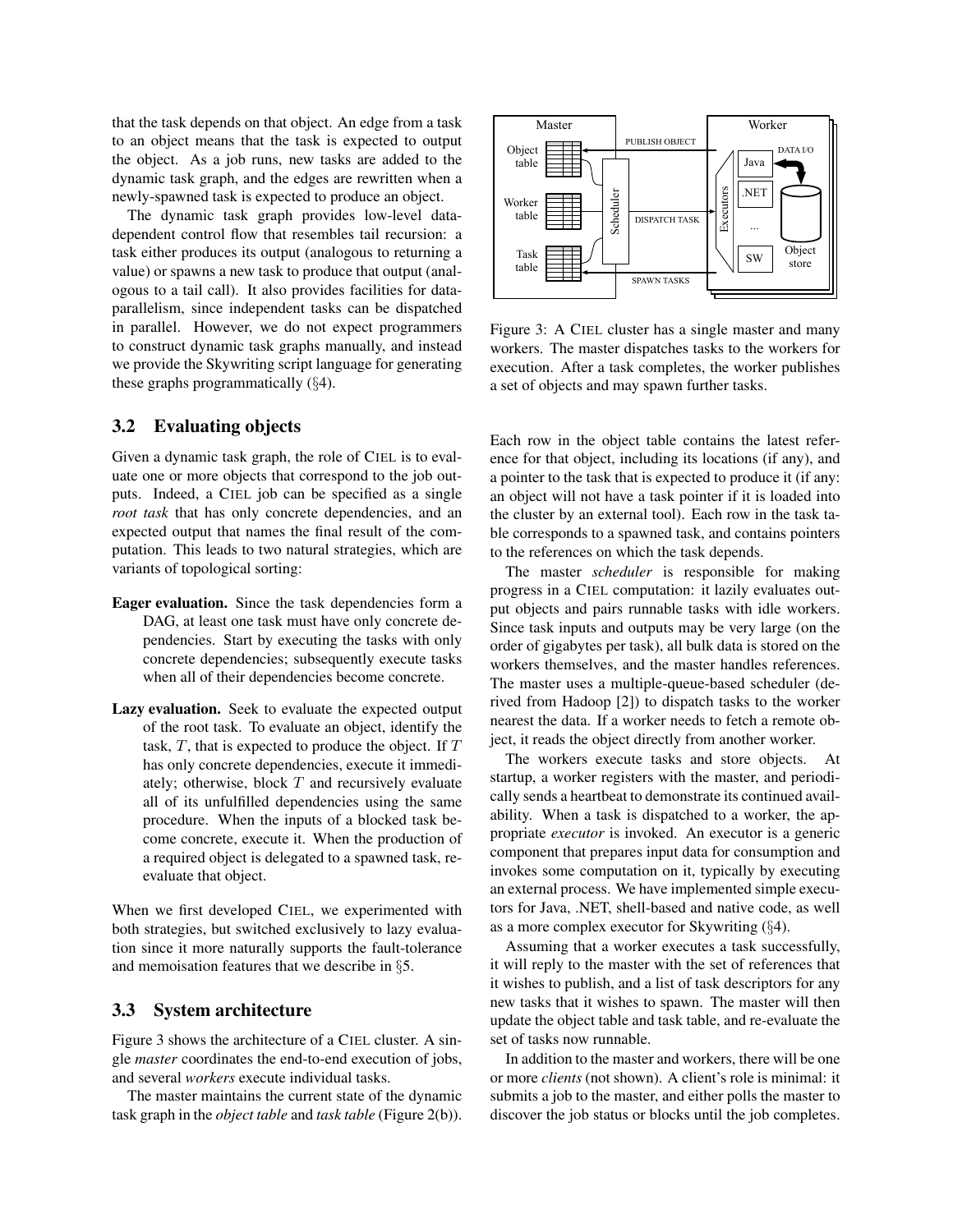```
function process chunk(chunk, prev_result) {
  // Execute native code for chunk processing.
  // Returns a reference to a partial result.
 return spawn_exec(...);
}
function is_converged(curr_result, prev_result) {
  // Execute native code for convergence test.
  // Returns a reference to a boolean.
 return spawn_exec(...)[0];
}
input_data = [ref("ciel://host137/chunk0"),
              ref("ciel://host223/chunk1"),
               ...];
curr = ...; // Initial guess at the result.
do {
 prev = curr;
  curr = [];
  for (chunk in input_data) {
    curr += process_chunk(chunk, prev);
  }
} while (!*is_converged(curr, prev));
return curr;
```
Figure 4: Iterative computation implemented in Skywriting. input data is a list of n input chunks, and curr is initialised to a list of  $n$  partial results.

A job submission message contains a root task, which must have only concrete dependencies. The master adds the root task to the task table, and starts the job by lazily evaluating its output  $(\S3.2)$ .

Note that CIEL currently uses a single (active) master for simplicity. Despite this, our implementation can recover from master failure (§5.2), and it did not cause a performance bottleneck during our evaluation (§6). Nonetheless, if it became a concern in future, it would be possible to partition the master state—i.e. the task table and object table—between several hosts, while retaining the functionality of a single logical master.

## 4 Skywriting

Skywriting is a language for expressing task-level parallelism that runs on top of CIEL. Skywriting is Turingcomplete, and can express arbitrary data-dependent control flow using constructs such as while loops and recursive functions. Figure 4 shows an example Skywriting script that computes an iterative algorithm; we use a similar structure in the k-means experiment  $(\S6.2)$ .

We introduced Skywriting in a previous paper [31], but briefly restate the key features here:

• ref(url) returns a *reference* to the data stored at the given URL. The function supports common URL schemes, and the custom ciel scheme, which accesses entries in the CIEL object table. If the URL is external, CIEL downloads the data into the cluster as an object, and assigns a name for the object.



(c) Implicit continuation due to dereferencing

Figure 5: Task creation in Skywriting. Tasks can be created using (a) spawn $($ ),  $(b)$  spawn exec $()$  and  $(c)$  the dereference (\*) operator.

- spawn(f, [arg, ...]) spawns a parallel task to evaluate  $f(\text{arg}, \ldots)$ . Skywriting functions are *pure*: functions cannot have side-effects, and all arguments are passed by value. The return value is a reference to the result of  $f(\arg, \ldots)$ .
- exec(executor, args, n) synchronously runs the named executor with the given args. The executor will produce n outputs. The return value is a list of n references to those outputs.
- spawn exec(executor, args, n) spawns a parallel task to run the named executor with the given args. As with exec(), the return value is a list of n references to those outputs.
- The dereference (unary- $\star$ ) operator can be applied to any reference; it loads the referenced data into the Skywriting execution context, and evaluates to the resulting data structure.

In the following, we describe how Skywriting maps on to CIEL primitives. We describe how tasks are created (§4.1), how references are used to facilitate datadependent control flow (§4.2), and the relationship between Skywriting and other frameworks (§4.3).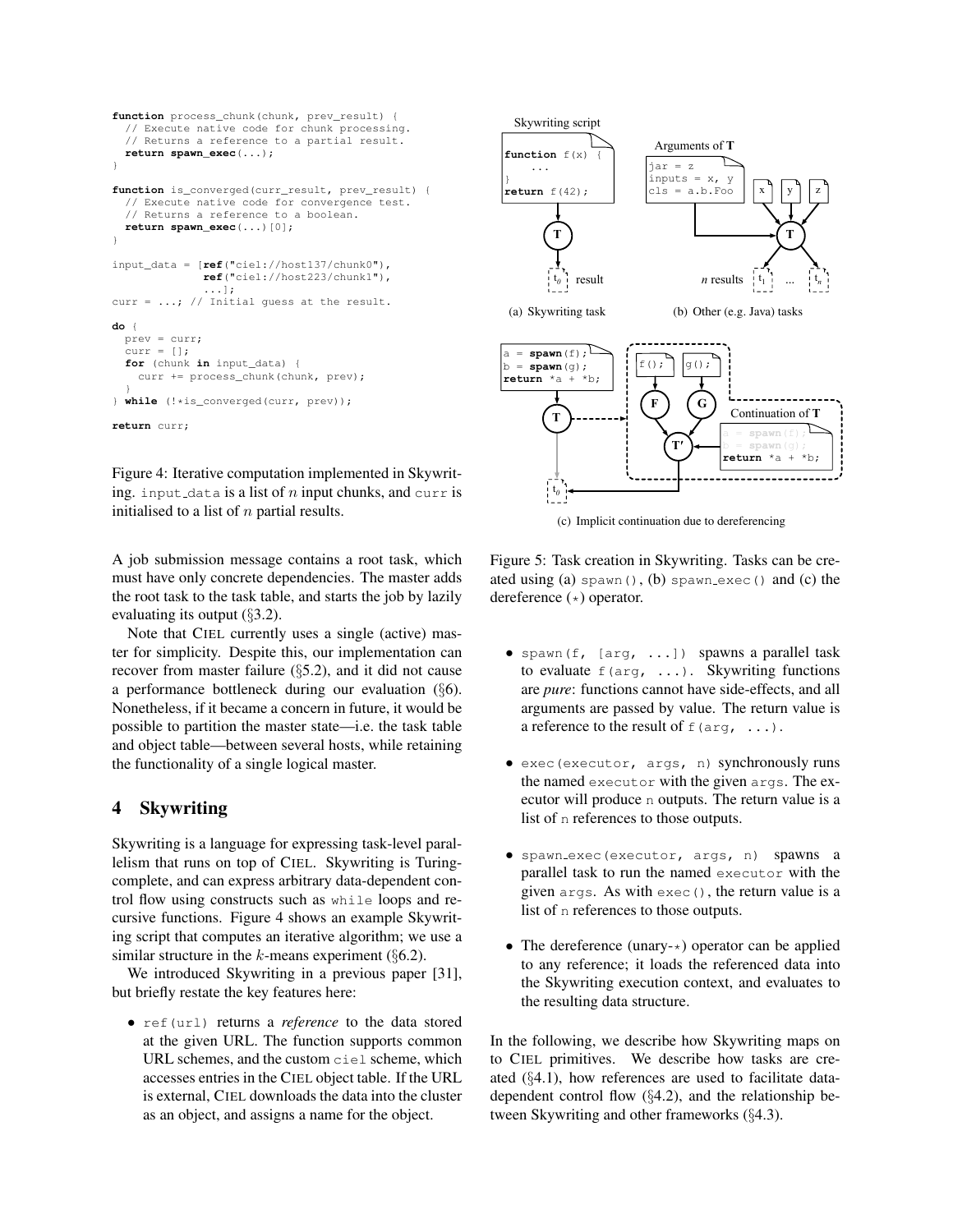## 4.1 Creating tasks

The distinctive feature of Skywriting is its ability to spawn new tasks in the middle of executing a job. The language provides two explicit mechanisms for spawning new tasks (the spawn() and spawn\_exec() functions) and one implicit mechanism (the \*-operator). Figure 5 summarises these mechanisms.

The spawn() function creates a new task to run the given Skywriting function. To do this, the Skywriting runtime first creates a data object that contains the new task's environment, including the text of the function to be executed and the values of any arguments passed to the function. This object is called a Skywriting *continuation*, because it encapsulates the state of a computation. The runtime then creates a task descriptor for the new task, which includes a dependency on the new continuation. Finally, it assigns a reference for the task result, which it returns to the calling script. Figure 5(a) shows the structure of the created task.

The spawn exec() function is a lower-level taskcreation mechanism that allows the caller to invoke code written in a different language. Typically, this function is not called directly, but rather through a wrapper for the relevant executor (e.g. the built-in java() library function). When spawn\_exec() is called, the runtime serialises the arguments into a data object and creates a task that depends on that object (Figure 5(b)). If the arguments to spawn\_exec() include references, the runtime adds those references to the new task's dependencies, to ensure that CIEL will not schedule the task until all of its arguments are available. Again, the runtime creates references for the task outputs, and returns them to the calling script. We discuss how names are chosen in §5.1.

If the task attempts to dereference an object that has not yet been created—for example, the result of a call to spawn()—the current task must block. However, CIEL tasks are *non-blocking*: all synchronisation (and data-flow) must be made explicit in the dynamic task graph  $(\S 3.1)$ . To resolve this contradiction, the runtime implicitly creates a *continuation task* that depends on the dereferenced object and the current continuation (i.e. the current Skywriting execution stack). The new task therefore will only run when the dereferenced object has been produced, which provides the necessary synchronisation. Figure 5(c) shows the dependency graph that results when a task dereferences the result of spawn().

A task terminates when it reaches a return statement (or it blocks on a future reference). A Skywriting task has a single output, which is the value of the expression in the return statement. On termination, the runtime stores the output in the local object store, publishes a concrete reference to the object, and sends a list of spawned tasks to the master, in order of creation.

Skywriting ensures that the dynamic task graph remains acyclic. A task's dependencies are fixed when the task-creation function is evaluated, which means that they can only include references that are stored in the local Skywriting scope before evaluating the function. Therefore, a task cannot depend on itself or any of its descendants. Note that the results of spawn() and spawn exec() are first-class *futures* [24]: a Skywriting task can pass the references in its return value or in a subsequent call to the task-creation functions. This enables a script to create arbitrary acyclic dependency graphs, such as the MapReduce dependency graph (§4.3).

#### 4.2 Data-dependent control flow

Skywriting is designed to coordinate *data-centric* computations, which means that the objects in the computation can be divided into two spaces:

- Data space. Contains large data objects that may be up to several gigabytes in size.
- Coordination space. Contains small objects—such as integers, booleans, strings, lists and dictionaries that determine the control flow.

In general, objects in the data space are processed by programs written in compiled languages, to achieve better I/O or computational performance than Skywriting can provide. In existing distributed execution engines (such as MapReduce and Dryad), the data space and coordination space are disjoint, which prevents these systems from supporting data-dependent control flow.

To support data-dependent control flow, data must be able to pass from the data space into the coordination space, so that it can help to determine the control flow. In Skywriting, the  $\ast$ -operator transforms a reference to a (data space) object into a (coordination space) value. The producing task, which may be run by any executor, must write the referenced object in a format that Skywriting can recognise; we use JavaScript Object Notation (JSON) for this purpose [4]. This serialisation format is only used for references that are passed to Skywriting, and the majority of executors use the appropriate binary format for their data.

#### 4.3 Other languages and frameworks

Systems like MapReduce have become popular, at least in part, because of their simple interface: a developer can specify a whole distributed computation with just a pair of map() and reduce() functions. To demonstrate that Skywriting approaches this level of simplicity, Figure 6 shows an implementation of the MapReduce execution model, taken from the Skywriting standard library.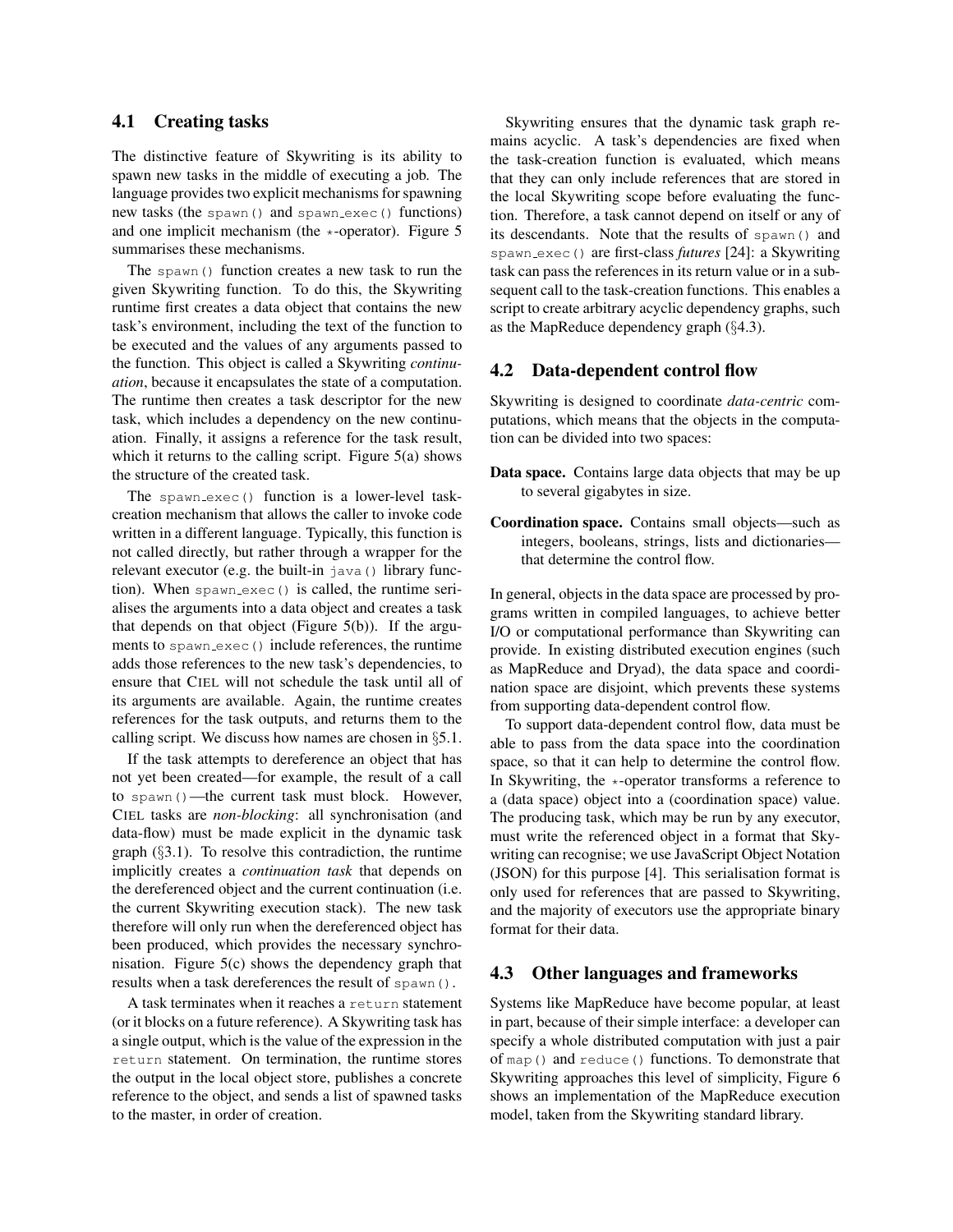```
function apply(f, list) {
  outputs = [];
  for (i in range(len(list))) {
   outputs[i] = f(list[i]);}
 return outputs;
}
function shuffle(inputs, num_outputs) {
  outputs = [];
  for (i in range(num_outputs)) {
    outputs[i] = [];
    for (j in range(len(inputs))) {
      outputs[i][j] = inputs[j][i];
    }
  }
  return outputs;
}
function mapreduce(inputs, mapper, reducer, r) {
  map_outputs = apply(mapper, inputs);
  reduce_inputs = shuffle(map_outputs, r);
  reduce_outputs = apply(reducer, reduce_inputs);
  return reduce_outputs;
}
```
Figure 6: Implementation of the MapReduce programming model in Skywriting. The user provides a list of inputs, a mapper function, a reducer function and the number of reducers to use.

The mapreduce() function first applies mapper to each element of inputs. mapper is a Skywriting function that returns a list of  $r$  elements. The map outputs are then shuffled, so that the  $i<sup>th</sup>$  output of each map becomes an input to the  $i<sup>th</sup>$  reduce. Finally, the reducer function is applied  $r$  times to the collected reduce inputs. In typical use, the inputs to mapreduce() are data objects containing the input splits, and the mapper and reducer functions invoke spawn\_exec() to perform computation in another language.

Note that the mapper function is responsible for partitioning data amongst the reducers, and the reducer function must merge the inputs that it receives. The implementation of mapper may also incorporate a combiner, if desired [18]. To simplify development, we have ported portions of the Hadoop MapReduce framework to run as CIEL tasks, and provide helper functions for partitioning, merging, and processing Hadoop file formats.

Any higher-level language that is compiled into a DAG of tasks can also be compiled into a Skywriting program, and executed on a CIEL cluster. For example, one could develop Skywriting back-ends for Pig [32] and DryadLINQ [39], raising the possibility of extending those languages with support for unbounded iteration.

#### 5 Implementation issues

The current implementation of CIEL and Skywriting contains approximately 9,500 lines of Python code, and a few hundred lines of C, Java and other languages in the executor bindings. All of the source code, along with a suite of example Skywriting programs (including those used to evaluate the system in §6), is available to download from our project website:

http://www.cl.cam.ac.uk/netos/ciel/

The remainder of this section describes three interesting features of our implementation: memoisation  $(\S 5.1)$ , master fault tolerance  $(\S$ 5.2) and streaming  $(\S$ 5.3).

#### 5.1 Deterministic naming & memoisation

Recall that all objects in a CIEL cluster have a *unique* name. In this subsection, we show how an appropriate choice of names can enable memoisation.

Our original implementation of CIEL used globallyunique identifiers (UUIDs) to identify all data objects. While this was a conceptually simple scheme, it complicated fault tolerance (see following subsection), because the master had to record the generated UUIDs to support deterministic task replay after a failure.

This motivated us to reconsider the choice of names. To support fault-tolerance, existing systems assume that individual tasks are deterministic [18, 26], and CIEL makes the same assumption  $(\S3.1)$ . It follows that two tasks with the same dependencies—including the executable code as a dependency—will have identical behaviour. Therefore the  $n$  outputs of a task created with the following Skywriting statement

```
result = spawn_exec(executor, args, n);
```
will be completely determined by executor, args, n and their indices. We could therefore construct a name for the i<sup>th</sup> output by concatenating executor, args, n and i, with appropriate delimiters. However, since args may itself contain references, names could grow to an unmanageable length. We therefore use a collisionresistant hash function,  $H$ , to compute a digest of args and n, which gives the resulting name:



We currently use the 160-bit SHA-1 hash function to generate the digest.

Recall the lazy evaluation algorithm from §3.2: tasks are only executed when their expected outputs are needed to resolve a dependency for a blocked task. If a new task's outputs have already been produced by a previous task, the new task need not be executed at all. Hence, as a result of deterministic naming, CIEL memoises task results, which can improve the performance of jobs that perform repetitive tasks.

The goals of our memoisation scheme are similar to the recent Nectar system [23]. Nectar performs static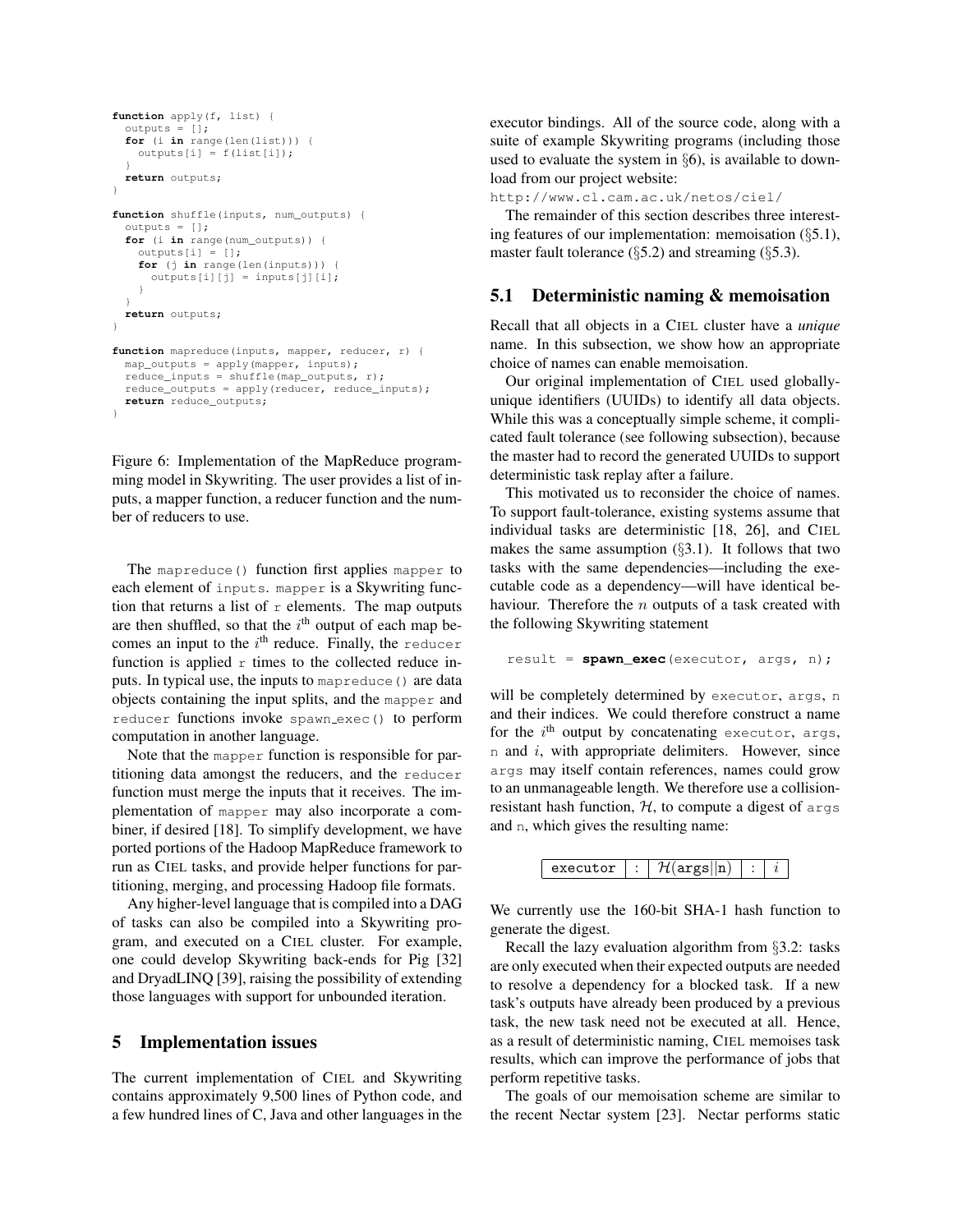analysis on DryadLINQ queries to identify subqueries that have previously been computed on the same data. Nectar is implemented at the DryadLINQ level, which enables it to make assumptions about the semantics of the each task, and the cost/benefit ratio of caching intermediate results. For example, Nectar can re-use the results of commutative and associative aggregations from a previous query, if the previous query operated on a prefix of the current query's input. The expressiveness of CIEL jobs makes it more challenging to run these analyses, and we are investigating how simple annotations in a Skywriting program could provide similar functionality in our system.

### 5.2 Fault tolerance

A distributed execution engine must continue to make progress in the face of network and computer faults. As jobs become longer—and, since CIEL allows unbounded iteration, they may become extremely long—the probability of experiencing a fault increases. Therefore, CIEL must tolerate the failure of any machine involved in the computation: the client, workers and master.

Client fault tolerance is trivial, since CIEL natively supports iterative jobs and manages job execution from start to finish. The client's only role is to submit the job: if the client subsequently fails, the job will continue without interruption. By contrast, in order to execute an iterative job using a non-iterative framework, the client must run a driver program that performs all datadependent control flow (such as convergence testing). Since the driver program executes outside the framework, it does not benefit from transparent fault tolerance, and the developer must provide this manually, for example by checkpointing the execution state. In our system, a Skywriting script replaces the driver program, and CIEL executes the whole script reliably.

Worker fault tolerance in CIEL is similar to Dryad [26]. The master receives periodic heartbeat messages from each worker, and considers a worker to have failed if (*i*) it has not sent a heartbeat after a specified timeout, and (*ii*) it does not respond to a reverse message from the master. At this point, if the worker has been assigned a task, that task is deemed to have failed.

When a task fails, CIEL automatically re-executes it. However, if it has failed because its inputs were stored on a failed worker, the task is no longer runnable. In that case, CIEL recursively re-executes predecessor tasks until all of the failed task's dependencies are resolved. To achieve this, the master invalidates the locations in the object table for each missing input, and lazily reevaluates the missing inputs. Other tasks that depend on data from the failed worker will also fail, and these are similarly re-executed by the master.

Master fault tolerance is also supported in CIEL. In MapReduce and Dryad, a job fails completely if its master process fails [18, 26]; in Hadoop, all jobs fail if the JobTracker fails [2]; and master failure will usually cause driver programs that submit multiple jobs to fail. However, in CIEL, all master state can be derived from the set of active jobs. At a minimum, persistently storing the root task of each active job allows a new master to be created and resume execution immediately. CIEL provides three complementary mechanisms that extend master fault tolerance: *persistent logging*, *secondary masters* and *object table reconstruction*.

When a new job is created, the master creates a log file for the job, and synchronously writes its root task descriptor to the log. By default, it writes the log to a log directory on local secondary storage, but it can also write to a networked file system or distributed storage service. As new tasks are created, their descriptors are appended asynchronously to the log file, and periodically flushed to disk. When the job completes, a concrete reference to its result is written to the log directory. Upon restarting, the master scans its log directory for jobs without a matching result. For those jobs, it replays the log, rebuilding the dynamic task graph, and ignoring the final record if it is truncated. Once all logs have been processed, the master restarts the jobs by lazily evaluating their outputs.

Alternatively, the master may log state updates to a *secondary master*. After the secondary master registers with the primary master, the primary asynchronously forwards all task table and object table updates to the secondary. Each new job is sent synchronously, to ensure that it is logged at the secondary before the client receives an acknowledgement. In addition, the secondary records the address of every worker that registers with the primary, so that it can contact the workers in a fail-over scenario. The secondary periodically sends a heartbeat to the primary; when it detects that the primary has failed, the secondary instructs all workers to re-register with it. We evaluate this scenario in §6.5.

If the master fails and subsequently restarts, the workers can help to reconstruct the object table using the contents of their local object stores. A worker deems the master to have failed if it does not respond to requests. At this point, the worker switches into *reregister* mode, and the heartbeat messages are replaced with periodic registration requests to the same network location. When the worker finally contacts a new master, the master pulls a list of the worker's data objects, using a protocol based on GFS master recovery [22].

## 5.3 Streaming

Our earlier definition of a task  $(\S 3.1)$  stated that a task produces data objects as part of its *result*. This definition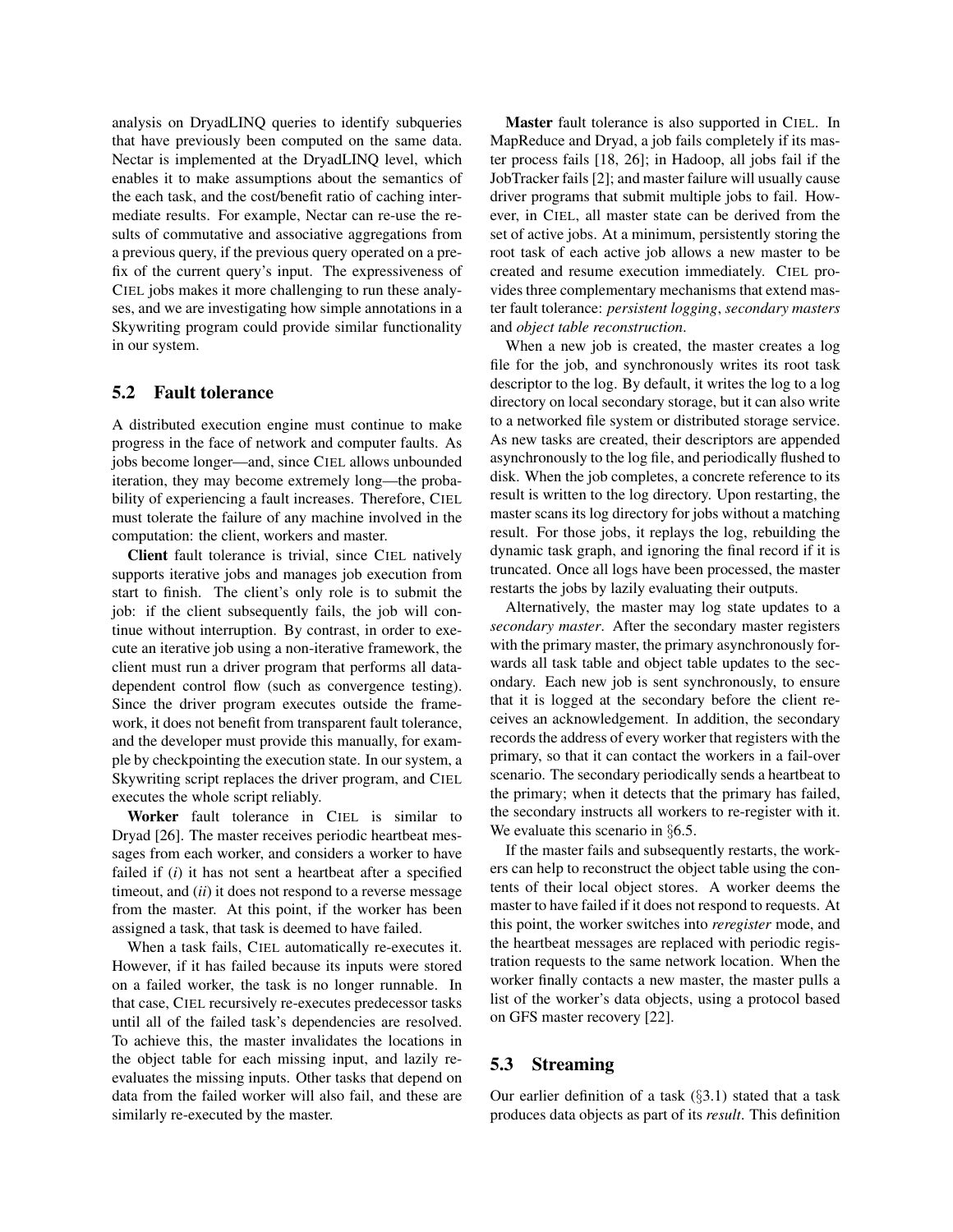implies that object production is atomic: an object either exists completely or not at all. However, since data objects may be very large, there is often the opportunity to *stream* the partially-written object between tasks, which can lead to pipelined parallelism.

If the producing task has streamable outputs, it sends a *pre-publish* message to the master, containing *stream references* for each streamable output. These references are used to update the object table, and may unblock other tasks: the *stream consumers*. A stream consumer executes as before, but the executed code reads its input from a named pipe rather than a local file. A separate thread in the consuming worker process fetches chunks of input from the producing worker, and writes them into the pipe. When the producer terminates successfully, it commits its outputs, which signals to the consumer that no more data remains to be read.

In the present implementation, the stream producer also writes its output data to a local disk, so that, if the stream consumer fails, the producer is unaffected. If the producer fails while it has a consumer, the producer rolls back any partially-written output. In this case, the consumer will fail due to missing input, and trigger reexecution of the producer  $(\S$ 5.2). We are investigating more sophisticated fault-tolerance and scheduling policies that would allow the producer and consumer to communicate via direct TCP streams, as in Dryad [26] and the Hadoop Online Prototype [16]. However, as we show in the following section, support for streaming yields useful performance benefits for some applications.

#### 6 Evaluation

Our main goal in developing CIEL was to develop a system that supports a more powerful model of computation than existing distributed execution engines, without incurring a high cost in terms of performance. In this section, we evaluate the performance of CIEL running a variety of applications implemented in Skywriting. We investigate the following questions:

- 1. How does CIEL's performance compare to a system in production use (viz. Hadoop)? (§6.1, §6.2)
- 2. What benefits does CIEL provide when executing an iterative algorithm? (§6.2)
- 3. What overheads does CIEL impose on computeintensive tasks? (§6.3, §6.4)
- 4. What effect does master failure have on end-to-end job performance? (§6.5)

For our evaluation, we selected a set of algorithms to answer these questions, including MapReduce-style, iter-



Figure 7: Grep execution time on Hadoop and CIEL  $(\S 6.1)$ .

ative, and compute-intensive algorithms. We chose dynamic programming algorithms to demonstrate CIEL's ability to execute algorithms with data dependencies that do not translate to the MapReduce model.

All of the results presented in this section were gathered using m1.small virtual machines on the Amazon EC2 cloud computing platform. At the time of writing, an m1.small instance has 1.7 GB of RAM and 1 virtual core (equivalent to a 2007 AMD Opteron or Intel Xeon processor) [1]. In all cases, the operating system was Ubuntu 10.04, using Linux kernel version 2.6.32 in 32 bit mode. Since the virtual machines are single-core, we run one CIEL worker per machine, and configure Hadoop to use one map slot per TaskTracker.

## 6.1 Grep

Our grep benchmark uses the Grep example application from Hadoop to search a 22.1 GB dump of Englishlanguage Wikipedia for a three-character string. The original Grep application performs two MapReduce jobs: the first job parses the input data and emits the matching strings, and the second sorts the matching strings by frequency. In Skywriting, we implemented this as a single script that uses two invocations of mapreduce ()  $(\S 4.3)$ . Both systems use identical data formats and execute an identical computation (regular expression matching).

Figure 7 shows the absolute execution time for Grep as the number of workers increases from 10 to 100. Averaged across all runs, CIEL outperforms Hadoop by 35%. We attribute this to the Hadoop heartbeat protocol, which limits the rate at which TaskTrackers poll for tasks once every 5 seconds, and the mandatory "setup" and "cleanup" phases that run at the start and end of each job [38]. As a result, the relative performance of CIEL improves as the job becomes shorter: CIEL takes 29% less time on 10 workers, and 40% less time on 100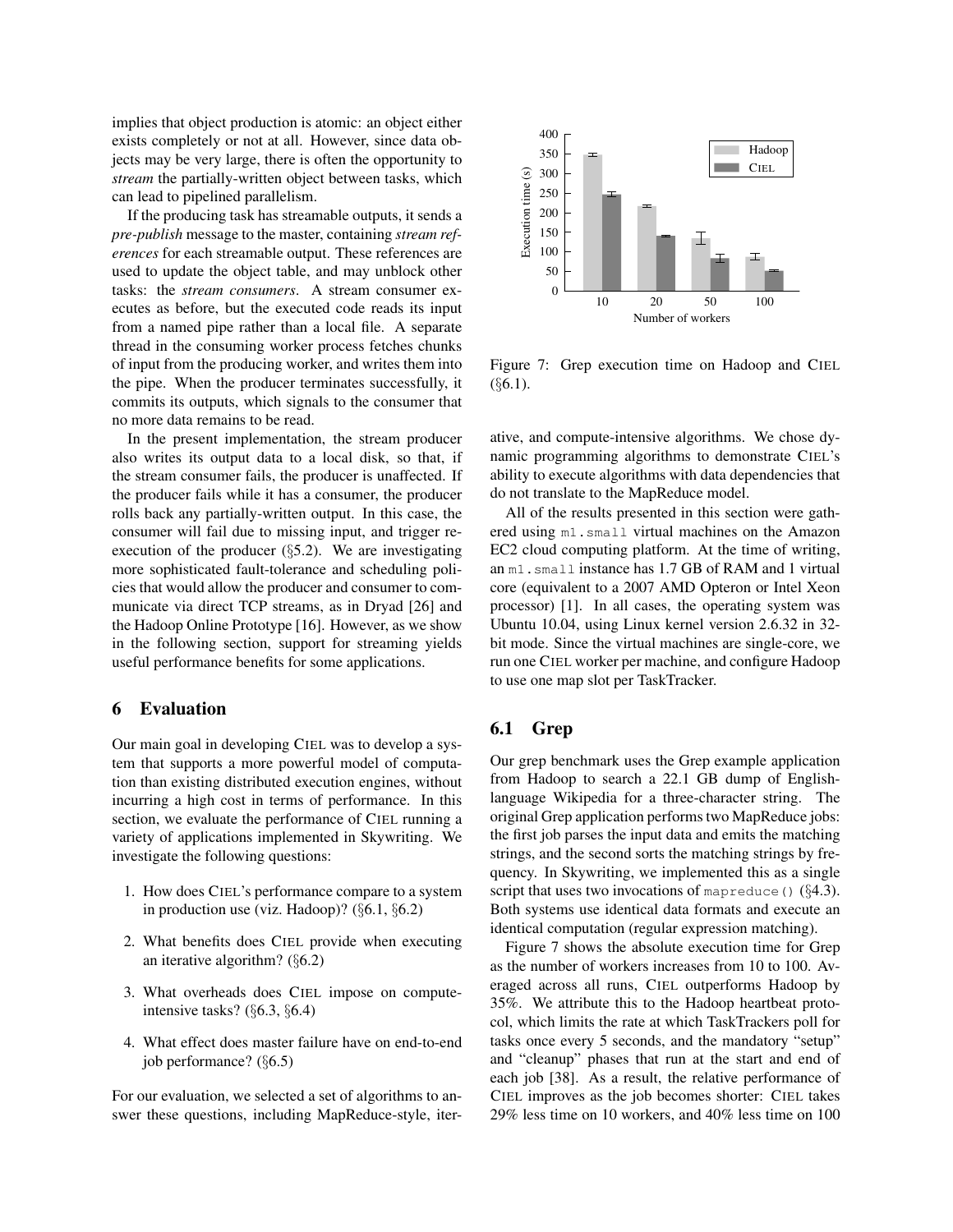

Figure 8: Results of the k-means experiment on Hadoop and CIEL with 20 workers (§6.2).

workers. We observed that a no-op Hadoop job (which dispatches one map task per worker, and terminates immediately) runs for an average of 30 seconds. Since Grep involves two jobs, we would not expect Hadoop to complete the benchmark in less than 60 seconds. These results confirm that Hadoop is not well-suited to short jobs, which is a result of its original application (large-scale document indexing). However, anecdotal evidence suggests that production Hadoop clusters mostly run jobs lasting less than 90 seconds [40].

#### $6.2 \quad k$ -means

We ported the Hadoop-based  $k$ -means implementation from the Apache Mahout scalable machine learning toolkit [3] to CIEL. Mahout simulates iterative-algorithm support on Hadoop by submitting a series of jobs and performing a convergence test outside the cluster; our port uses a Skywriting script that performs all iterations and convergence testing in a single CIEL job.

In this experiment, we compare the performance of the two versions by running 5 iterations of clustering on 20 workers. Each task takes 64 MB of input—80,000 dense vectors, each containing 100 double-precision values and  $k = 100$  cluster centres. We increase the number of tasks from 20 to 100, in multiples of the cluster size. As before, both systems use identical data formats and execute an identical computational kernel. Figure 8(a) compares the per-iteration execution time for the two versions. For each job size, CIEL is faster than Hadoop, and the difference ranges between 113 and 168 seconds. To investigate this difference further, we now analyse the task execution profile.

Figure 8(b) shows the cluster utilisation as a function of time for the 5 iterations of 100 tasks. From this figure, we can compute the average cluster utilisation: i.e. the probability that a worker is assigned a task at any point during the job execution. Across all job sizes, CIEL achieves 89  $\pm$  2% average utilisation, whereas Hadoop achieves 84% utilisation for 100 tasks (and only 59% utilisation for 20 tasks). The Hadoop utilisation drops to 70% at several points when there is still runnable work, which is visible as troughs or "noise" in the utilisation time series. This scheduling delay is due to Hadoop's polling-based implementation of task dispatch.

CIEL also achieves higher utilisation in this experiment because the task duration is less variable. The execution time of  $k$ -means is dominated by the map phase, which computes  $k$  Euclidean distances for each data point. Figure 8(c) shows the cumulative distribution of map task durations, across all  $k$ -means experiments. The Hadoop distribution is clearly bimodal, with 64% of the tasks being "fast" ( $\mu$  = 130.9,  $\sigma$  = 3.92) and 36% of the tasks being "slow" ( $\mu = 193.5, \sigma = 3.71$ ). By contrast, all of the CIEL tasks are "fast" ( $\mu = 134.1$ ,  $\sigma = 5.05$ ). On closer inspection, the slow Hadoop tasks are non-data-local: i.e. they read their input from another HDFS data node. When computing an iterative job such as k-means, CIEL can use information about previous iterations to improve the performance of subsequent iterations. For example, CIEL preferentially schedules tasks on workers that consumed the same inputs in previous iterations, in order to exploit data that might still be stored in the page cache. When a task reads its input from a remote worker, CIEL also updates the object table to record that another replica of that input now exists. By contrast, each iteration on Hadoop is an independent job, and Hadoop does not perform cross-job optimisations, so the scheduler is less able to exploit data locality.

In the CIEL version, a Skywriting task performs a convergence test and, if necessary, spawns a subsequent iteration of k-means. However, compared to the dataintensive map phase, its execution time is insignificant: in the 100-task experiment, less than 2% of the total job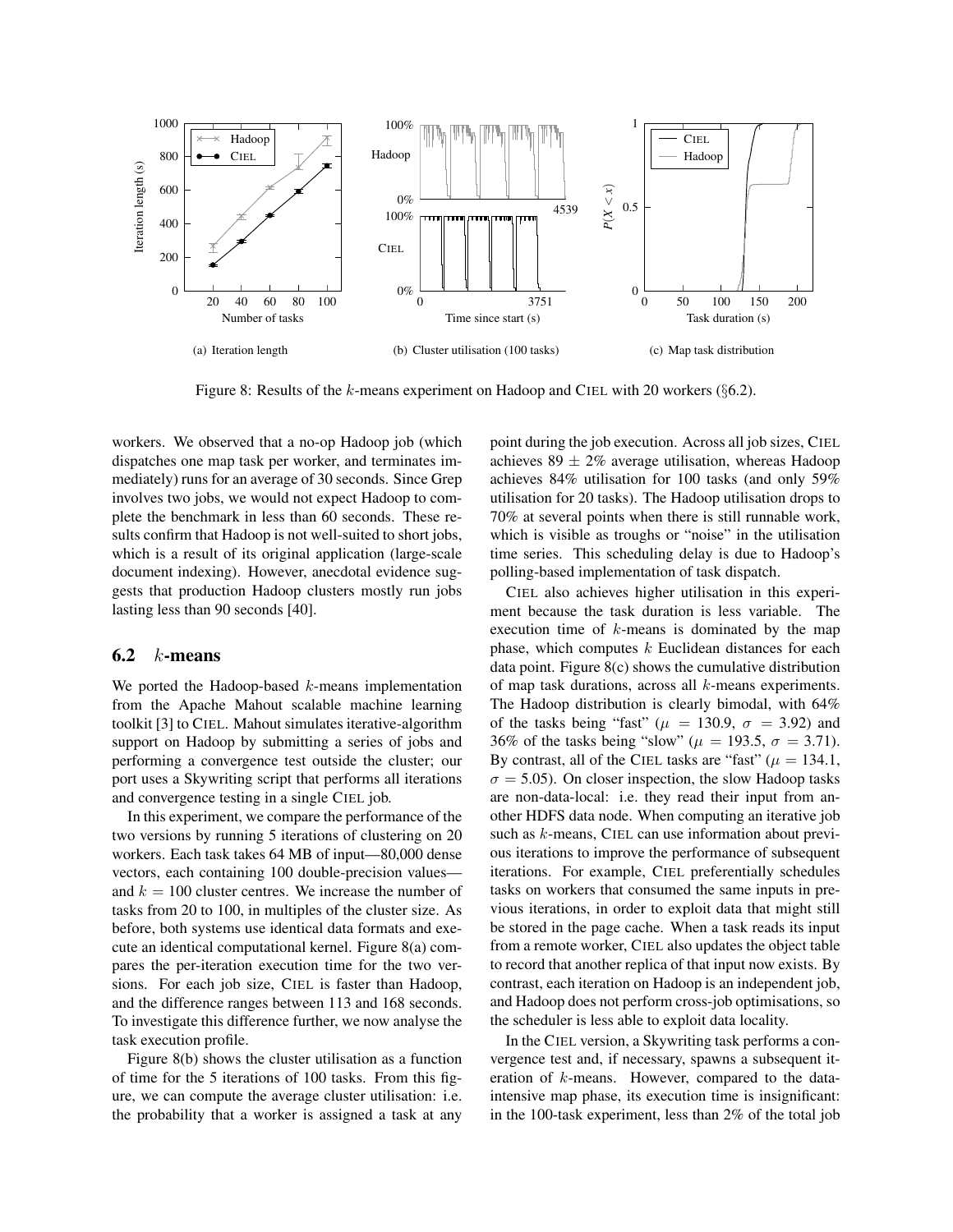

(a) Smith-Waterman (b) Binomial options pricing

Figure 9: Smith-Waterman (§6.3) and BOPM (§6.4) are dynamic programming algorithms, with macro-level (partition) and micro-level (element) dependencies.



Figure 10: Smith-Waterman cluster utilisation against time, for different block granularities. The best performance is observed with  $30 \times 30$  blocks.

execution time is spent running Skywriting tasks. The Skywriting execution time is dominated by communication with the master, as the script sends a new task descriptor to the master for each task in the new iteration.

## 6.3 Smith-Waterman

In this experiment, we evaluate strategies for parallelising the Smith-Waterman sequence alignment algorithm [36]. For strings of size  $m$  and  $n$ , the algorithm computes mn elements of a dynamic programming matrix. However, since each element depends on three predecessors, the algorithm is not embarrassingly parallel. We divide the matrix into blocks—where each block depends on values from its three neighbours (Figure  $9(a)$ —and process one block per task.

We use CIEL to compute the alignment between two 1 MB strings on 20 workers. Figure 10 shows the cluster utilisation as the block granularity is varied: a granularity of  $m \times n$  means that the computation is split into  $mn$  blocks. For  $10 \times 10$  (the most coarse-grained case that we consider), the maximum degree of parallelism is 10, because the dependency structure limits the



Figure 11: Speedup of BOPM (§6.4) on 47 workers as the number of tasks is varied and the resolution is increased.

maximum achievable parallelism to the length of the antidiagonal in the block matrix. Increasing the number of blocks to  $20 \times 20$  allows CIEL to achieve full utilisation briefly, but performance remains poor because the majority of the job duration is spent either ramping up to or down from full utilisation. We observe the best performance for  $30 \times 30$ , which ramps up to full utilisation more quickly than coarser-grained configurations, and maintains full utilisation for an extended period, because there are more runnable tasks than workers. Increasing the granularity beyond  $30 \times 30$  leads to poorer overall performance, because the overhead of task dispatch becomes a significant fraction of task duration. Furthermore, the scheduler cannot dispatch tasks quickly enough to maintain full utilisation, which appears as "noise" in Figure 10.

#### 6.4 Binomial options pricing

We now consider another dynamic programming algorithm: the binomial options pricing model (BOPM) [17]. BOPM computes a binomial tree, which can be represented as an upper-triangular matrix, P. The rightmost column of  $P$  can be computed directly from the input parameters, after which element  $p_{i,j}$  depends on  $p_{i,j+1}$  and  $p_{i+1,j+1}$ , and the result is the value of  $p_{1,1}$ . We achieve parallelism by dividing the matrix into row chunks, creating one task per chunk, and *streaming* the top row of each chunk into the next task. Figure 9(b) shows the elementand chunk-level data dependencies for this algorithm.

BOPM is not an embarrassingly parallel algorithm. However, we expect CIEL to achieve some speedup, since rows of the matrix can be computed in parallel, and we can use streaming tasks (§5.3) to obtain pipelined parallelism. We can also achieve better speedup by increasing the resolution of the calculation: the problem size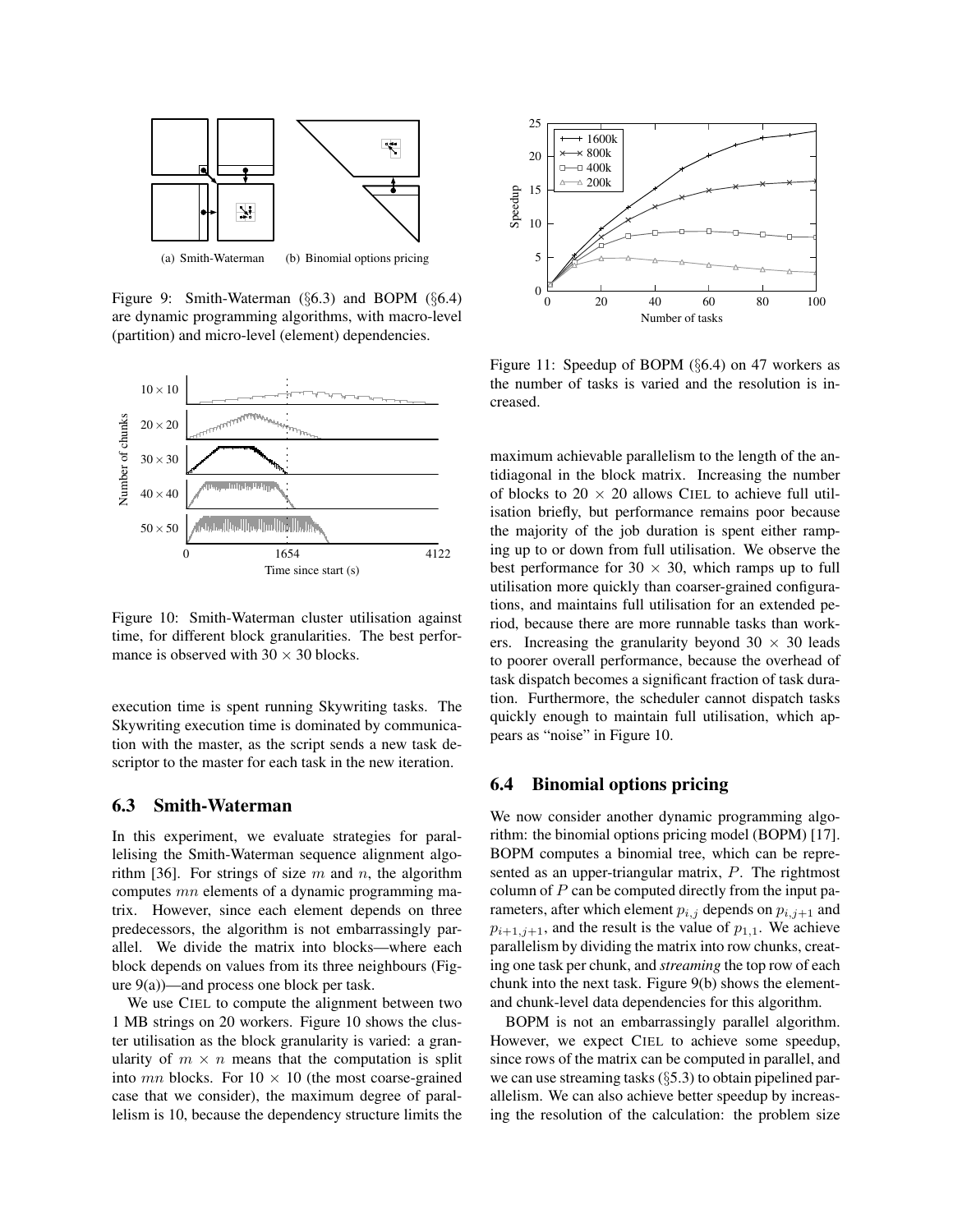

Figure 12: Cluster utilisation for three iterations of an iterative algorithm (§6.5). In the lower case, the primary master fails over to a secondary at the beginning of the second iteration. The total downtime is 7.7 seconds.

(n) is inversely proportional to the time step ( $\Delta t$ ), and the serial execution time increases as  $O(n^2)$ .

Figure 11 shows the parallel speedup of BOPM on a 47-worker CIEL cluster. We vary the number of tasks, and increase *n* from  $2 \times 10^5$  to  $1.6 \times 10^6$ . As expected, the maximum speedup increases as the problem size grows, because the amount of independent work in each task grows. For  $n = 2 \times 10^5$  the maximum speedup observed is 4.9 $\times$ , whereas for  $n = 1.6 \times 10^6$  the maximum speedup observed is  $23.8\times$ . After reaching the maximum, the speedup decreases as more tasks are added, because small tasks suffer proportionately more from constant per-task overhead. Due to our streaming implementation, the minimum execution time for a stream consumer is approximately one second. We plan to replace our simple, polling-based streaming implementation with direct TCP sockets, which will decrease the per-task overhead and improve the maximum speedup.

#### 6.5 Fault tolerance

Finally, we conducted an experiment in which master fail-over was induced during an iterative computation. Figure 12 contrasts the cluster utilisation in the nonfailure and master-failure cases, where the master failover occurs at the beginning of the second iteration. Between the failure of the primary master and the resumption of execution, 7.7 seconds elapse: during this time, the secondary master must detect primary failure, contact all of the workers, and wait until the workers register with the secondary. Utilisation during the second iteration is poorer, because some tasks must be replayed due to the failure. The overall job execution time increases by 30 seconds, and the original full utilisation is attained once more in the third iteration.

## 7 Alternative approaches

CIEL was inspired primarily by the MapReduce and Dryad distributed execution engines. However, there are several different and complementary approaches to large-scale distributed computing. In this section, we briefly survey the related work from different fields.

#### 7.1 High performance computing (HPC)

The HPC community has long experience in developing parallel programs. OpenMP is an API for developing parallel programs on shared-memory machines, which has recently added support for task parallelism with dependencies [7]. In this model, a task is a C or Fortran function marked with a compiler directive that identifies the formal parameters as task inputs and outputs. The inputs and outputs are typically large arrays that fit completely in shared memory. OpenMP is more suitable than CIEL for jobs that share large amounts of data that is frequently updated on a fine-grained basis. However, the parallel efficiency of a shared memory system is limited by interconnect contention and/or non-uniform memory access, which limits the practical size of an OpenMP job. Nevertheless, we could potentially use OpenMP to exploit parallelism within an individual multi-core worker.

Larger HPC programs typically use the Message Passing Interface (MPI) for parallel computing on distributed memory machines. MPI provides low-level primitives for sending and receiving messages, collective communication and synchronisation [30]. MPI is optimised for low-latency supercomputer interconnects, which often have a three-dimensional torus topology [35]. These interconnects are optimal for problems that decompose spatially and have local interactions with neighbouring processors. Since these interconnects are highly reliable, MPI does not tolerate intermittent message loss, and so checkpointing is usually used for fault tolerance. For example, Piccolo, which uses MPI, must restart an entire computation from a checkpoint if an error occurs [34].

## 7.2 Programming languages

Various programming paradigms have been proposed to simplify or fully automate software parallelisation.

Several projects have added parallel language constructs to existing programming languages. Cilk-NOW is a distributed version of Cilk that allows developers to spawn a C function on another cluster machine and sync on its result [11]. X10 is influenced by Java, and provides finish and async blocks that allow developers to implement more general synchronisation patterns [15]. Both implement *strict multithreading*, which restricts synchronisation to between a spawned thread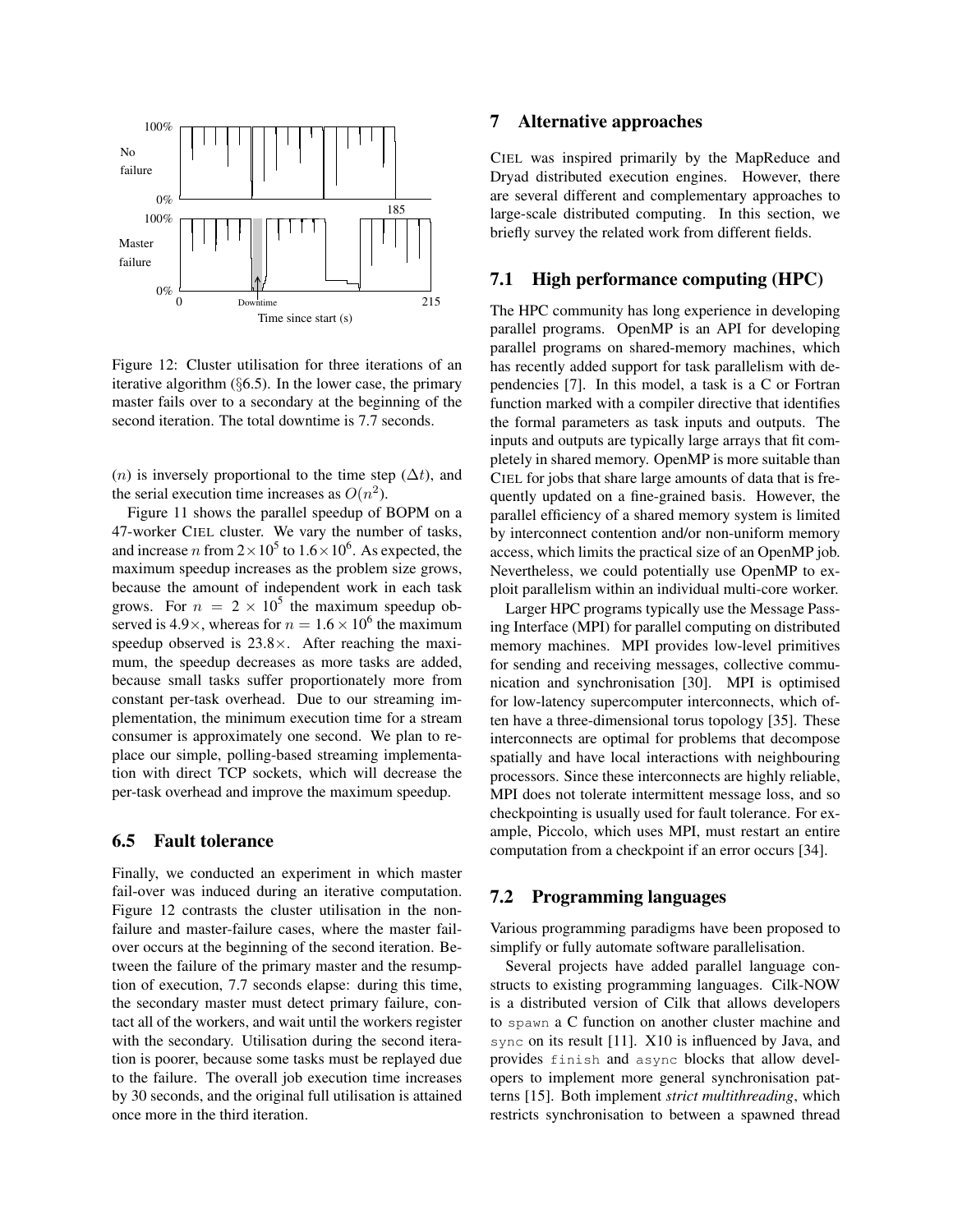and its ancestor [10]. While this does not limit the expressiveness of these languages, it necessitates additional synchronisation in the implementation of, for example, MapReduce, where non-ancestor tasks may synchronise.

Functional programming languages offer the prospect of fully automatic parallelism [8]. NESL contains a parallel "apply to each" operator (i.e. a map() function) that processes the elements of a sequence in parallel, and the implementation allows nested invocation of this operator [9]. Glasgow Distributed Haskell contains mechanisms for remotely evaluating an expression on a particular host [33]. Though theoretically appealing, parallel functional languages have not demonstrated as great scalability as MapReduce or Dryad, which sacrifice expressivity for efficiency.

## 7.3 Declarative programming

The relational algebra, which comprises a relatively small set of operators, can be parallelised in time (pipelining) and space (partitioning) [19]. Pig and Hive implement the relational algebra using a DAG of MapReduce jobs on Hadoop [32, 37]; DryadLINQ and SCOPE implement it using a Dryad graph [14, 39].

The relational algebra is not universal but can be made more expressive by adding a least fixed point operator [5], and this research culminated in support for recursive queries in SQL:1999 [20]. Recently, Bu *et al.* showed how some recursive SQL queries may be translated to iterative Hadoop jobs [12].

Datalog is a declarative query language based on firstorder logic [13]. Recently, Alvaro *et al.* developed a version of Hadoop and the Hadoop Distributed File System using Overlog (a dialect of Datalog), and demonstrated that it was almost as efficient as the equivalent Java code, while using far fewer lines of code [6]. We are not aware of any project that has used a fully-recursive logicprogramming language to implement data-intensive programs, though the non-recursive Cascalog language, which runs on Hadoop, is a step in this direction [29].

## 7.4 Distributed operating systems

Hindman *et al.* have developed the Mesos distributed operating system to support "diverse cluster computing frameworks" on a shared cluster [25]. Mesos performs fine-grained scheduling and fair sharing of cluster resources between the frameworks. It is predicated on the idea that no single framework is suitable for all applications, and hence the resources must be virtualised to support different frameworks at once. By contrast, we have designed CIEL with primitives that support any form of computation (though not always optimally), and allow frameworks to be virtualised at the language level.

## 8 Conclusions

We designed CIEL to provide a superset of the features that existing distributed execution engines provide. With Skywriting, it it possible to write iterative algorithms in an imperative style and execute them with transparent fault tolerance and automatic distribution. However, CIEL can also execute any MapReduce job or Dryad graph, and the support for iteration allows it to perform Pregel- and Piccolo-style computations.

Our next step is to integrate CIEL primitives with existing programming languages. At present, only Skywriting scripts can create new tasks. This does not limit universality, but it requires developers to rewrite their driver programs in Skywriting. It can also put pressure on the Skywriting runtime, because all scheduling-related control-flow decisions must ultimately pass through interpreted code. The main benefit of Skywriting is that it masks the complexity of continuation-passing style behind the dereference operator (§4.2). We now seek a way to extend this abstraction to mainstream programming languages.

CIEL scales across hundreds of commodity machines, but other scaling challenges remain. For example, it is unclear how best to exploit multiple cores in a single machine, and we currently pass this problem to the executors, which receive full use of an individual machine. This gives application developers fine control over how their programs execute, at the cost of additional complexity. However, it limits efficiency if tasks are inherently sequential and multiple cores are available. Furthermore, the I/O saving from colocating a stream producer and its consumers on a single host may outweigh the cost of CPU contention. Finding the optimal schedule is a hard problem, and we are investigating simple annotation schemes and heuristics that improve performance in the common case. The recent work on cluster operating systems and scheduling algorithms [25, 27] offers hope that this problem will admit an elegant solution.

Further information about CIEL and Skywriting, including the source code, a language reference and a tutorial, is available from the project website:

http://www.cl.cam.ac.uk/netos/ciel/

#### Acknowledgements

We wish to thank our past and present colleagues in the Systems Research Group at the University of Cambridge for many fruitful discussions that contributed to the evolution of CIEL. We would also like to thank Byung-Gon Chun, our shepherd, and the anonymous reviewers, whose comments and suggestions have been invaluable for improving the presentation of this work.